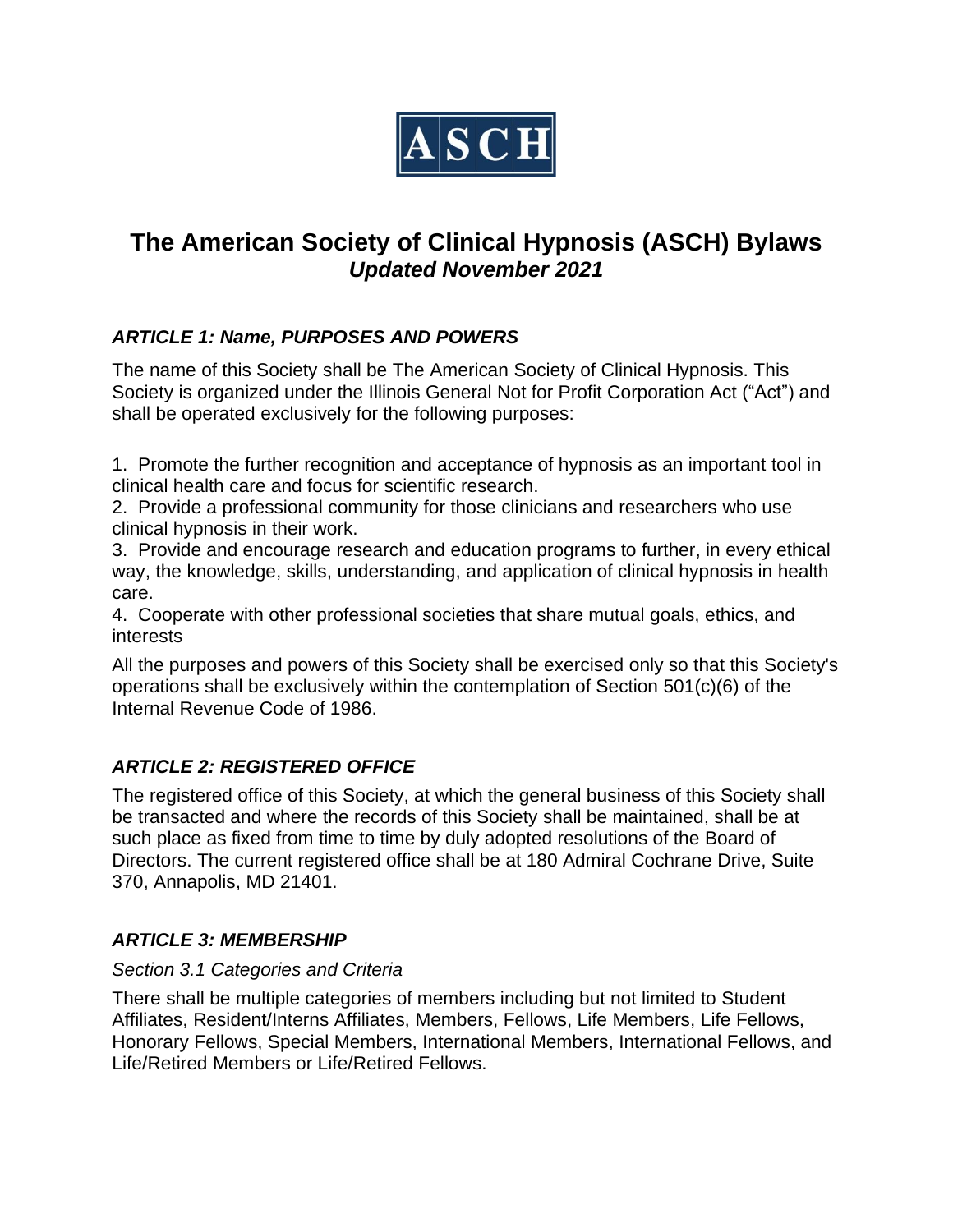The Board of Directors and supporting interest-specific groups shall establish the criteria for each category of membership, which may be updated and/or modified from time to time.

### *Section 3.2 Voting Members*

Only certain categories of members will be voting members of this Society which will be set forth by the Board of Directors and supporting interest-specific groups, which may be updated and/or modified from time to time.

# *Section 3.3 Admission of Members*

Any individual who meets the membership criteria, currently in force, may apply for membership in the Society by completing a Membership Application Form, which form shall be available at the registered office of the Society and accessible on the Society's website. The completed Application Form, together with a copy of state professional licensure or national certification, and the applicable Application Fee shall be submitted to the Corporation office. The Society's Membership Division will promptly review the Application Form to ensure compliance with the membership criteria. Upon acceptance of the applicant by the Society's Membership Division, and upon payment of the applicable Annual Membership Dues, the applicant shall be duly admitted as a member of this Society. If in the opinion of the Membership Division, the applicant does not meet the qualifications to become a member, the individual may appeal to the Board of Directors for consideration.

# *Section 3.4 Application Fee and Annual Membership Dues*

The Board of Directors shall have the authority to determine the applicable Application Fee, the applicable Annual Membership Dues for the various categories of membership, and any other payments to be made by the members of this Society, which may be updated from time to time. The membership year for the members of this Society shall be July  $1 -$  June 30.

# *Section 3.5 Honorary Members*

The Board of Directors may confer honorary membership on any individual based upon such criteria, and with such voting rights, as the Board of Directors shall from time to time determine.

### *Section 3.6 Interest in Property*

The members of this Society shall not have any right, title, or interest in the real or personal property of this Society.

### *Section 3.7 Resignation*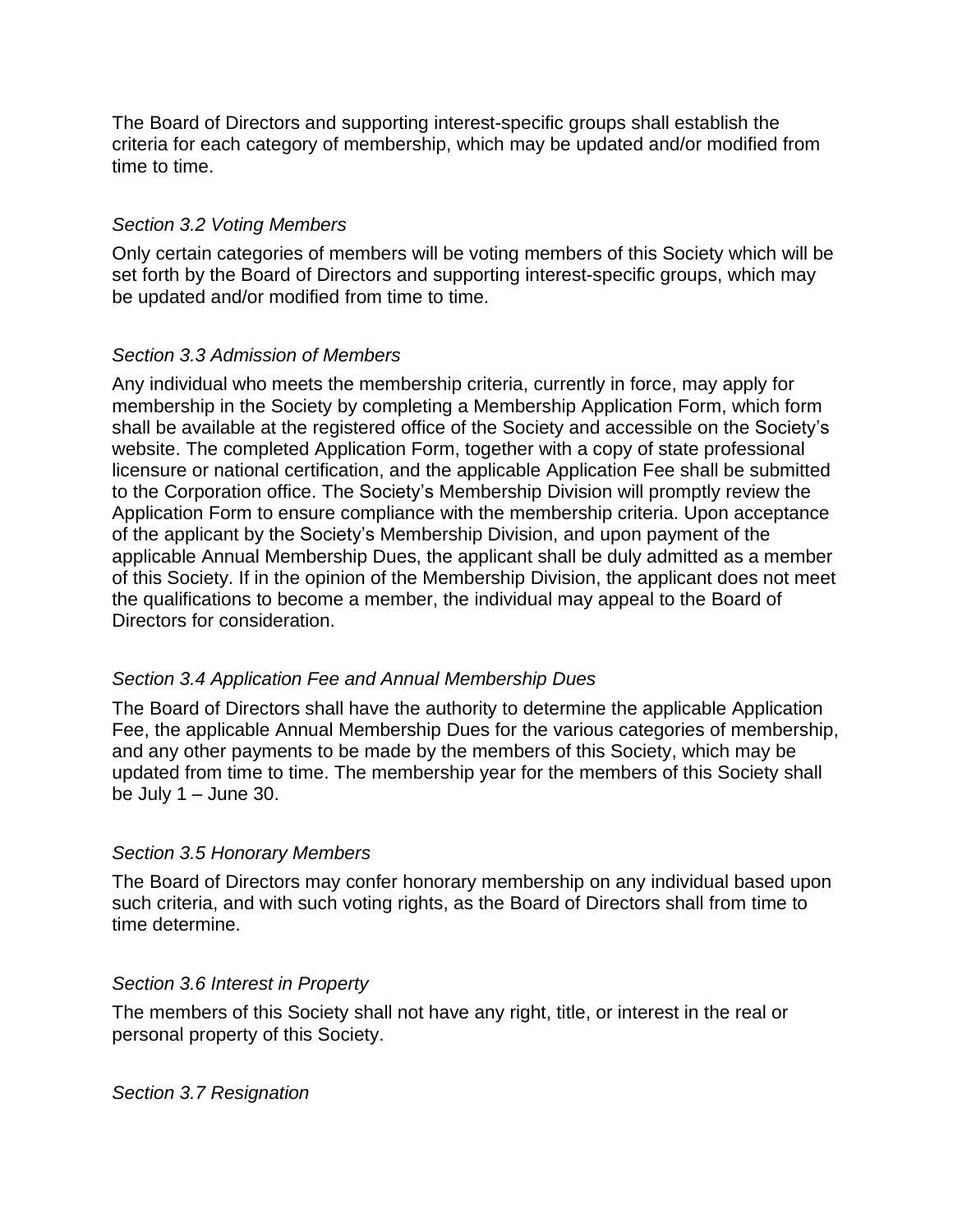Any member may resign their membership at any time by giving written notice to the Secretary of the Society. Such resignation shall take effect at the date of the receipt of such notice or at any later time specified therein; and, unless otherwise specified therein, the acceptance of such resignation shall not be necessary to make it effective. Any member who resigns their membership shall not be entitled to a refund of any fee, dues or other payments made to this Society.

### *Section 3.8 Termination*

*Passive Withdrawal:* Any member may be terminated for (a) failure to pay Annual Membership Dues or other amounts assessed against members for a period of sixty days following the due date and/or (b) failure to meet the membership criteria hereinbefore specified. In the event of termination under (a) and/or (b) the member shall be provided with not less than sixty days prior written notice of the proposed termination and the reasons for it. If the individual pays the delinquent amount for (a) or for (b) shows proof of continuing to meet the criteria for membership to the Membership Division, then membership will not be terminated. Failure to do so will result in the individual's name being removed from the member database and all other member benefits will cease.

*Assertive Action:* A member may also be terminated for (c) conduct which is detrimental to the purposes and policies of this Society and in violation of the ASCH Code of Conduct. A charge against a member of unethical or unprofessional conduct shall be presented before the Ethics Committee. The member may have an opportunity to be heard by the Ethics Committee which shall investigate the accusation and report its findings to the Board of Directors. If the individual disagrees with the findings of the Ethics Committee, the member may then appeal to the Board of Directors who may either reject or accept the findings and recommendation of the Ethics Committee. The Board of Directors shall then vote on the findings and provide the final determination to the member in question. Any member who has been tried and convicted of unethical or unprofessional conduct in a court of law or had his/her professional licensure revoked due to same, shall automatically lose standing as a member of the Society.

# *ARTICLE 4: MEETINGS OF MEMBERS*

### *Section 4.1 Annual Meeting*

The Annual Meeting of the Members of this Society for the ratification of directors, the presentation of reports on the activities and financial condition of this Society, and the transaction of such other business as may properly come before the meeting, shall be held at such time, and place each year as may be designated from time to time by the Board of Directors.

*Section 4.2 Special Meetings*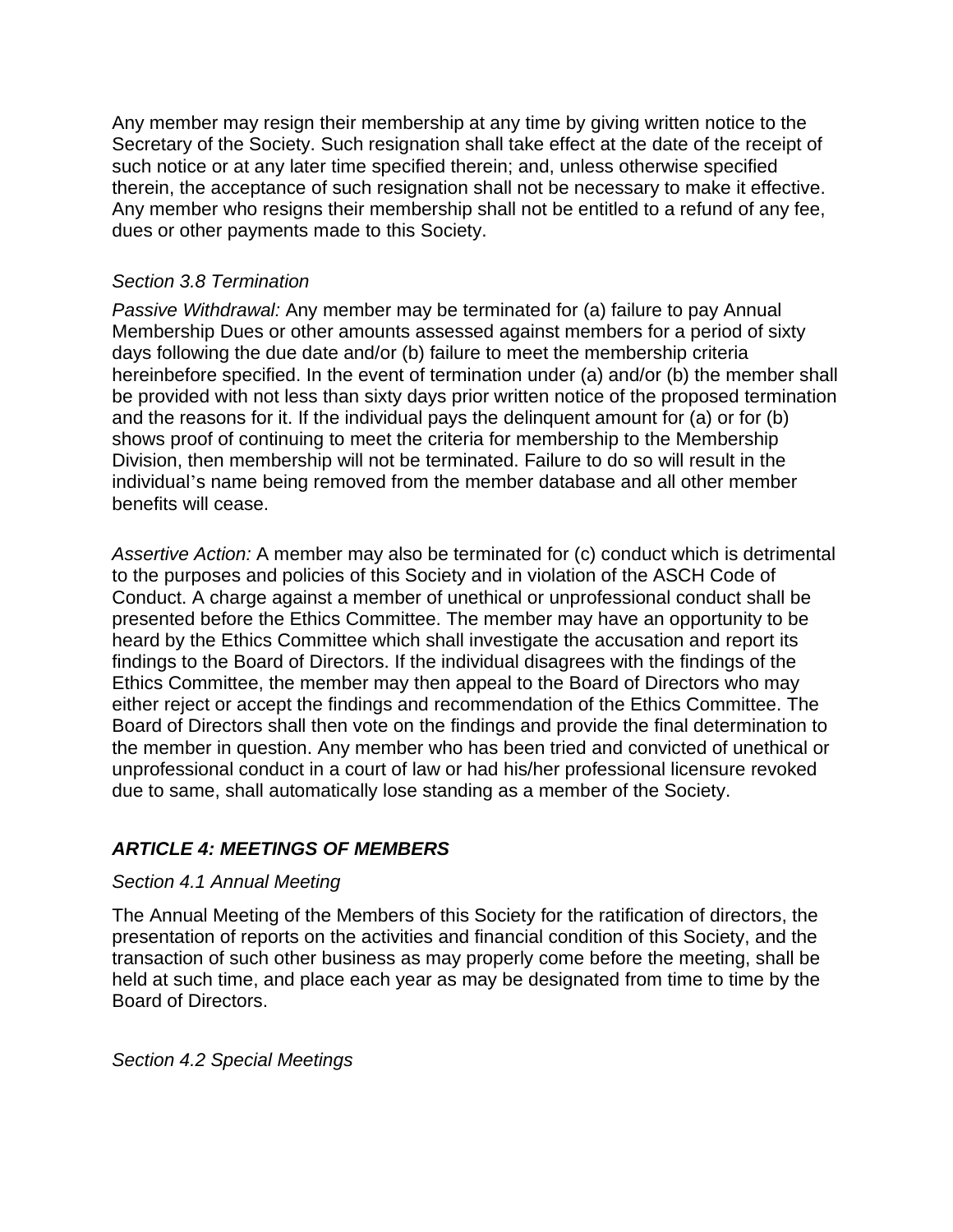Special meetings of the members of this Society may be called at any time (a) by the President, (b) by the Board of Directors, or (c) upon written request of at least ten percent of the voting members of this Society. Any party entitled to call a special meeting of the members may make written request to the Secretary to call the meeting, and the Secretary shall then give written notice of the meeting, setting forth the time, place, and purpose thereof, to be held no later than sixty days after receiving the request. If the Secretary fails to give notice of the meeting within thirty days from the date on which the request is received by the Secretary, the person or persons who requested the meeting may fix the time and place of the meeting and give written notice thereof in the manner provided in Section 4.3 of these Bylaws. The business transacted at a special meeting is limited to the purposes stated in the notice of the meeting.

### *Section 4.3 Notice*

Written notice of each meeting of the members, stating the time, place, and purpose thereof, shall be communicated no less than seven (7) days nor more than sixty days before the meeting to each member of this Society at its last known contact address. Any member may waive notice of a meeting before, at or after the meeting, orally, in writing, or by attendance. Attendance at a meeting is deemed a waiver unless the member objects at the beginning of the meeting to the transaction of business because the meeting is not lawfully called or convened, or objects before a vote on an item of business because the item may not lawfully be considered at that meeting and the member does not participate in the consideration of the item at that meeting.

# *Section 4.4 Voting Quorum*

At all meetings of the members, each member with voting rights shall be entitled to cast one vote on any question coming before the meeting. Cumulative voting for the election of directors or otherwise is prohibited. The members present and entitled to vote at any meeting may adjourn the meeting from time to time. A majority vote of the members present and entitled to vote at any meeting constitutes a quorum and shall be sufficient to transact any business unless otherwise required by the Act or these Bylaws. When any meeting of the members is adjourned to another time and place, notice of the adjourned meeting need not be given other than by announcement at the meeting at which adjournment is taken.

# *Section 4.5 Electronic Meetings and Voting*

The Society may elect to conduct certain meetings, as determined by the Board, via teleconference or other electronic means, whereby all participants may concurrently hear and communicate with each other. Likewise, voting on certain actions may be conducted via online polling services or other electronic means, whereby all eligible voting members will have the opportunity to cast their vote on each matter and each such vote will be verified by the Society office, with the results of all such voting communicated to all members.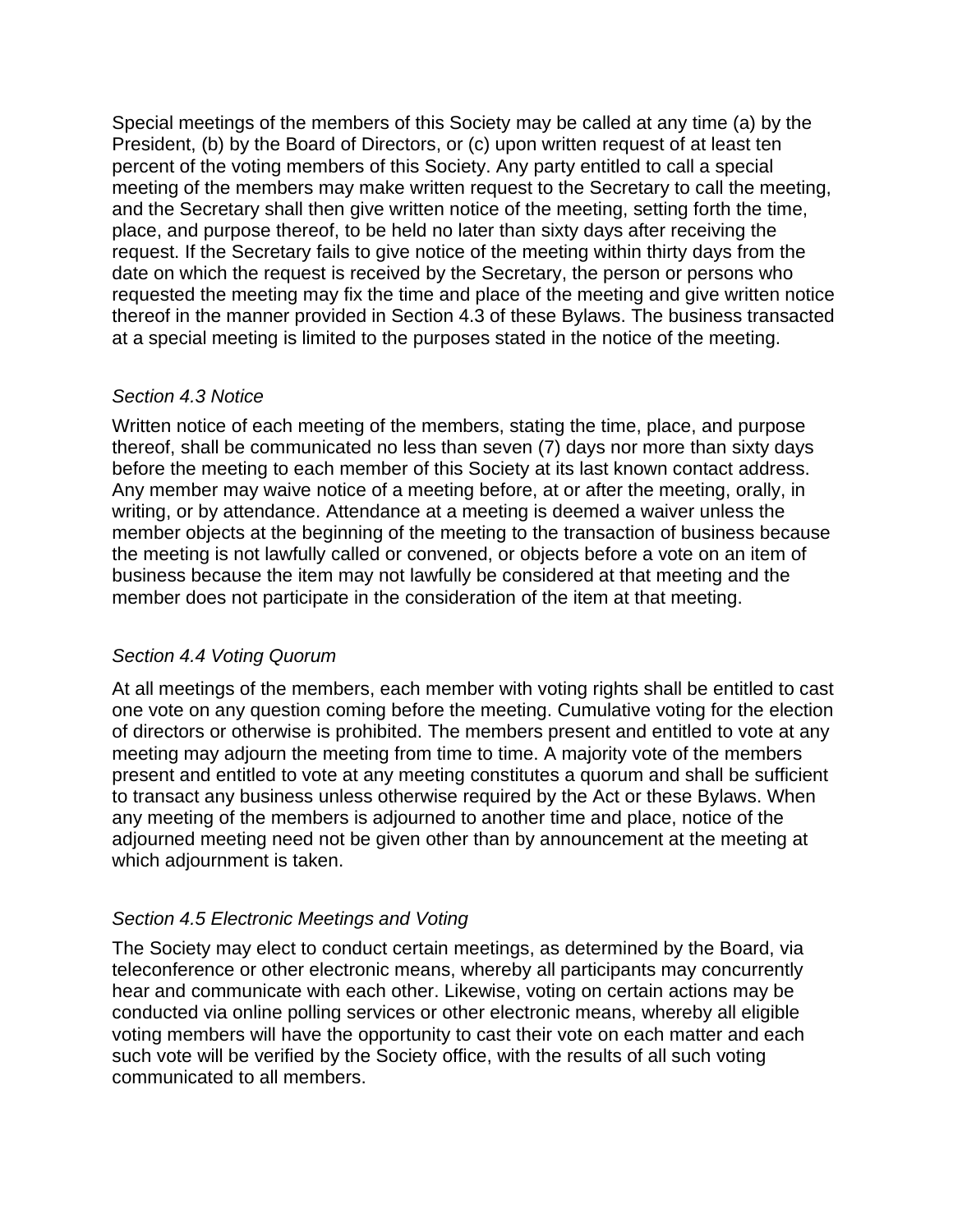*ARTICLE 5: DIRECTORS* The management and governance of the Society shall be vested in the Board of Directors.

# *Section 5.1 Number and Method of Election*

The Board of Directors shall consist of Members at Large and Officers elected by the membership, and the chairs of several divisions who are either appointed by the President or elected from the components within that division. All serve as voting members of the Board. The Members at Large and the officers shall be voted on electronically or by other means by the Society members entitled to vote prior to each annual meeting, with the results then ratified at the annual meeting. Any Members at Large may serve on ASCH divisions. All directors serving in ASCH leadership must be members in good standing of the organization in order to hold office.

# *Section 5.2 Terms*

To the extent possible, the members of the Board of Directors shall be staggered by years. The President-Elect is elected each year and serves on the Board of Directors for four (4) years in the capacity of President-Elect, President, Past President and Past, Past President who also serves as chair of the ASCH Education and Research Foundation. Secretary and Treasurer serve for two (2) years, and each is elected on alternate years, whenever possible. There are four (4) members at large serving two (2) year terms with two (2) being elected each year, whenever possible. A director shall hold office for the term for which they were elected and until the end of the meeting at which their successor has been elected and until such successor has qualified, or until the director's prior death, resignation, removal, or election to other officership. Any director may at any time be removed with cause by the voting board members in accordance with the Act. Any vacancy occurring because of the death, resignation, removal, or election to other officership of a director or officer may be filled by the Board of Directors for the unexpired term of such director. Any vacancy occurring because of an increase in the number of members of the Board of Directors shall be filled by the voting members.

# *Section 5.3 Compensation*

The Board of Directors may, from time to time, fix, by resolution, reimbursement for reasonable travel expenses for board meetings.

# *ARTICLE 6: MEETINGS OF THE BOARD OF DIRECTORS*

### *Section 6.1 Annual Meetings*

The annual meeting of the Board of Directors for the purpose of transacting business as may properly come shall occur prior to the annual meeting of the members of this Society at the time and place designated from time to time by the Board of Directors.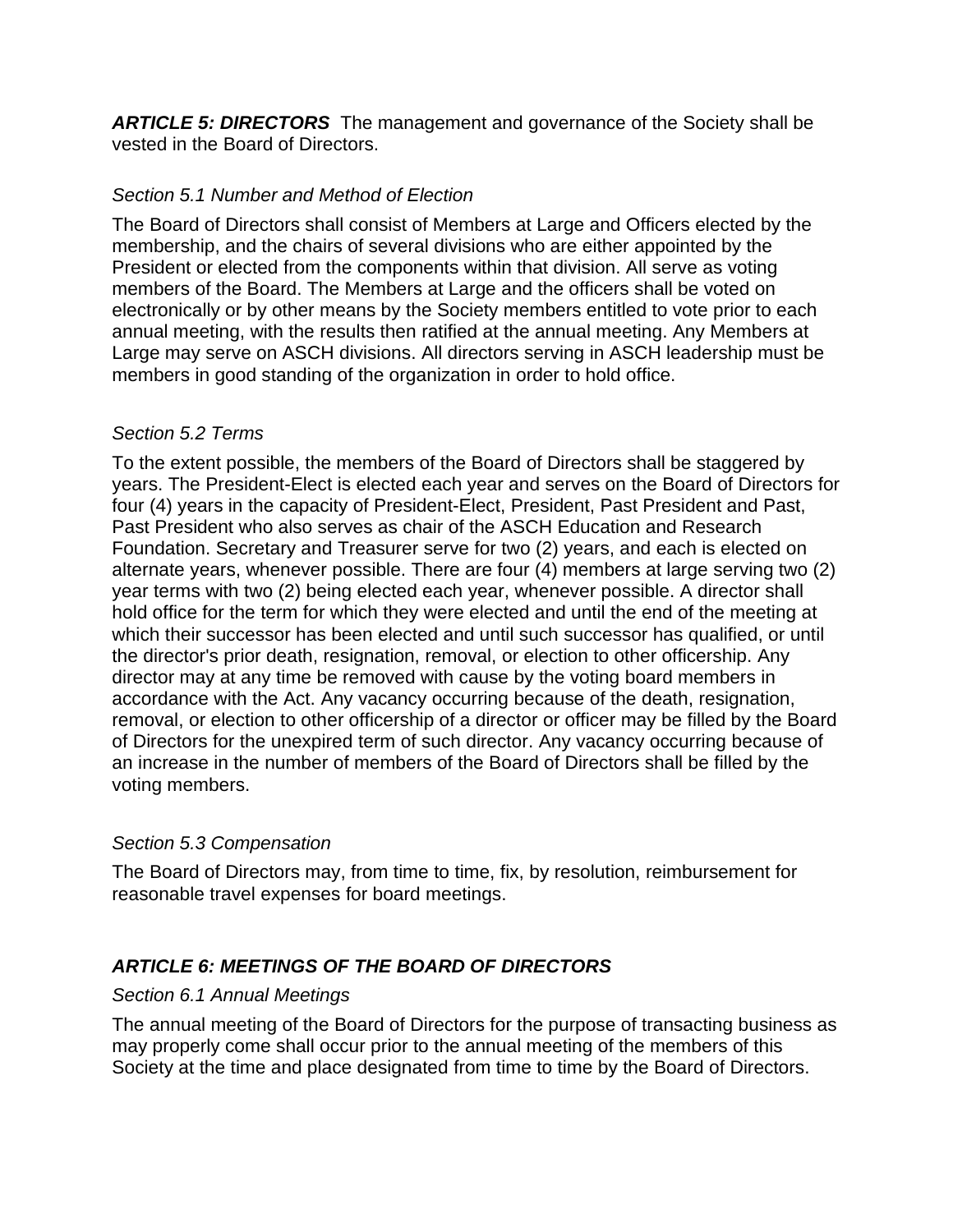#### *Section 6.2 Other Meetings*

Other meetings of the Board of Directors may be held at such time and place as are announced at a previous meeting of the Board of Directors. Meetings of the Board of Directors may also be called at any time (a) by the President, (b) by the Board of Directors, and (c) upon the written request of three or more members of the Board of Directors. Anyone entitled to call a meeting of the Board of Directors may make a written request to the Secretary to call the meeting, and the Secretary shall give notice of the meeting, setting forth the time, place, and purpose thereof, to be held between five and thirty days after receiving the request. If the Secretary fails to give notice of the meeting within seven days from the day on which the request was made, the person or persons who requested the meeting may fix the time and place of the meeting and give notice in the manner hereinafter provided. Such meetings may be held electronically, as described in Article 4, Section 4.5.

### *Section 6.3 Notice of Meeting*

Written notice of each meeting of the Board of Directors for which written notice is required, and of each annual meeting, stating the time, place, and purpose thereof shall be emailed and/or appropriately communicated not less than five nor more than thirty days before the meeting, excluding the day of the meeting, to each director at his contact email address according to the last available records of this Society, or through another appropriate means of communication. Any director may waive notice of a meeting before, at or after the meeting, orally, in writing, or by attendance. Attendance at a meeting is deemed a waiver unless the director objects at the beginning of the meeting to the transaction of business because the meeting is not lawfully called or convened, and the director does not participate in the meeting.

### *Section 6.4 Quorum and Voting*

The presence of a majority of the members of the Board of Directors shall constitute a quorum at any meeting thereof and may adjourn the meeting from time to time. At all meetings of the Board of Directors, each director shall be entitled to cast one vote on any question coming before the meeting. A majority vote of the directors present at any meeting, if there is a quorum, shall be sufficient to transact any business, unless a greater number of votes is required by the Act or these Bylaws. A director shall not appoint a proxy for himself or vote by proxy at a meeting of the Board of Directors. A director who is present at a meeting of the Board of Directors when an action is taken is presumed to have assented to the action unless the director votes against the action, abstains from voting or recuses self.

### *Section 6.5 Adjourned Meeting*

When a meeting of the Board of Directors is adjourned to another time or place, notice of the adjourned meeting need not be given other than by announcement at the meeting at which adjournment is taken.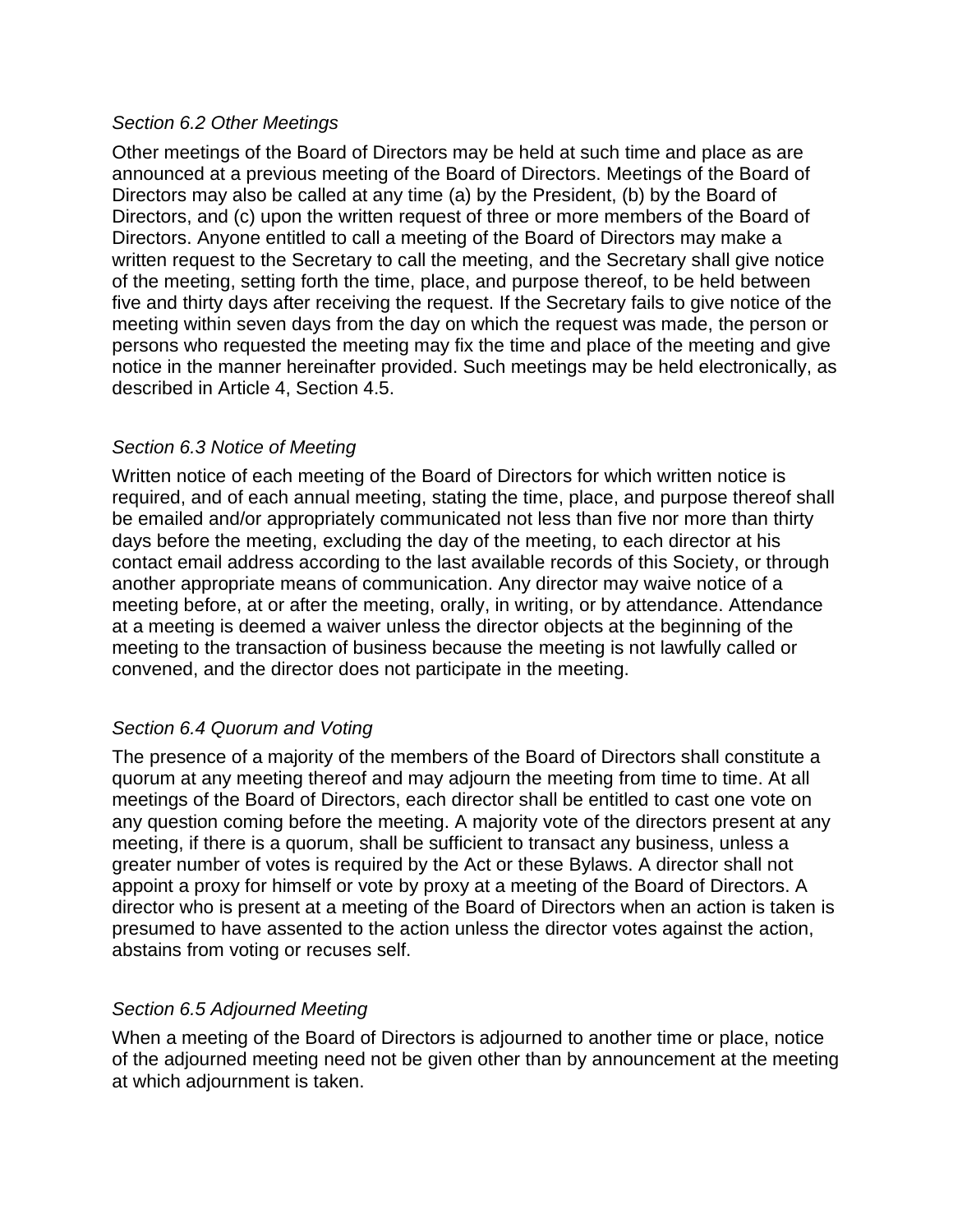### *Section 6.6 Written Action*

Any action that could be taken at a meeting of the Board of Directors may be taken by written action, signed, or emailed to the Society office by all the directors.

### *Section 6.7 Director Conflicts of Interest*

This Society shall not enter into any contract or transaction with (a) one or more of its directors, (b) a director of a related organization or (c) an organization in or of which a director is a director, officer or legal representative or has a material financial interest; unless the material facts as to the contract or transaction and as to the director's interest are fully disclosed or known to the Board of Directors, and the Board of Directors authorizes, approves, or ratifies the contract or transaction in good faith by the affirmative vote of a majority of the directors (without counting the interested director), at a meeting at which there is a quorum without counting the interested director. Failure to comply with the provisions of this Section 6.7 shall not invalidate any contract or transaction to which this Society is a party.

# *ARTICLE 7: OFFICERS*

### *Section 7.1 Tenure of Office*

The officers of this Society shall be a President, a President Elect, a Treasurer, a Secretary, an Immediate Past President and a Past Past President and such other officers as the Board of Directors may from time to time designate. All officers serving in ASCH leadership must be members in good standing of the organization in order to hold office.

### *Section 7.2 Succession of Officers*

The President-Elect becomes President after the current President's term is completed, the outgoing President will become the Immediate Past President, and the Immediate Past President becomes the Past Past President who will also serve as chair of the ASCH-Education and Research Foundation. If an officer vacancy develops, the Board will call a special vote of the Board to elect a new Officer to fill the vacated position, approved by majority vote.

### *Section 7.3 President*

The President shall be the chief elected officer of this Society presiding at all meetings of the Board of Directors and responsible for the general supervision, direction, and management of the affairs of this Society. The President may execute on behalf of this Society management contracts, deeds, conveyances and other instruments in writing which may be required or authorized by the Board of Directors for the proper and necessary transaction of the business of this Society.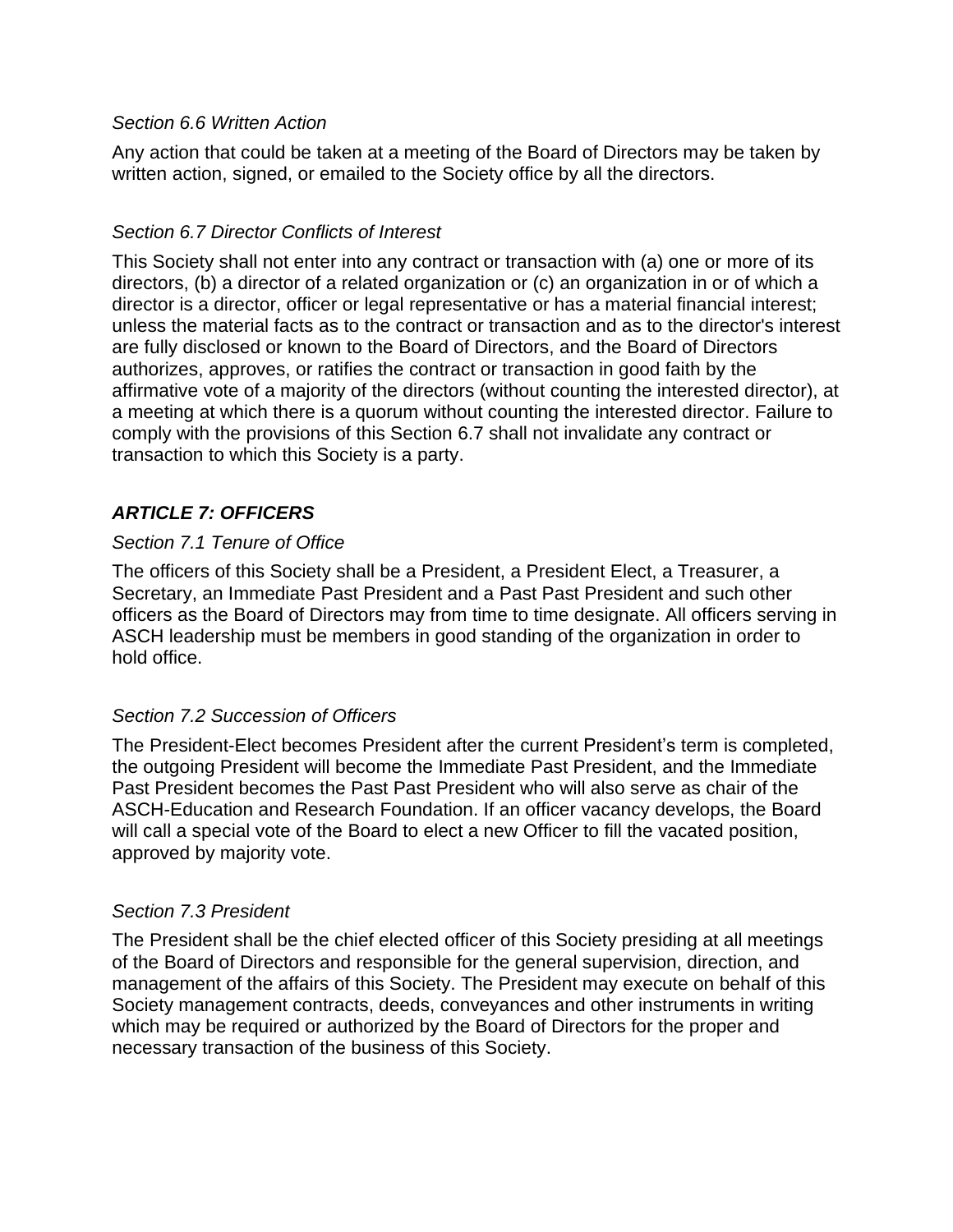#### *Section 7.4 President Elect*

The President Elect shall have served in a leadership capacity within the Society prior to election and shall perform the duties of the President in case of the latter's absence or disability. Provided that the President has delegated specific authority to the President Elect, the execution by the President Elect on the behalf of this Society of any instrument shall have the same force and effect as if it were executed on behalf of this Society by the President.

### *Section 7.5 Treasurer*

The Treasurer shall be responsible for overseeing accurate financial records for this Society and safeguarding the assets of this Society. The Treasurer shall present a report of this Society's financial transactions and status to the Board of Directors at its annual meeting and shall, from time to time, make such other reports to the Board of Directors as it may require. The Treasurer shall perform such other duties as may be assigned, from time to time, by the Board of Directors.

### *Section 7.6 Secretary*

The Secretary shall be responsible for working with the Executive Director to maintain proper minutes and records from Board meetings. The Secretary shall present a report of this Society's minutes and status at its annual meeting and shall, from time to time, make such other reports to the Board of Directors as it may require. It is the responsibility of the Secretary to notify the parties involved of actions of the Board of Directors. The Secretary shall perform such other duties as may be assigned, from time to time, by the Board of Directors.

### *Section 7.7 Immediate Past President*

The Immediate Past President shall be responsible for guiding the Board's leadership development efforts, related to identifying, vetting, and recommending candidates for consideration to serve as future Board members.

### *Section 7.8 Past Past President*

The Past Past President shall work with the elected leadership on the Society's initiatives, as well as provide strategic oversight of ASCH-ERF, serving as its chair.

### *Section 7.9 Executive Director*

The Executive Director shall perform such duties and have such powers as shall be specified, from time to time, by Resolution of the Board of Directors, which may include, but not be limited to: attending all meetings of the Board of Directors and all meetings of the Members; recording all the proceedings of such meetings of the Board to be kept for that purpose; having custody of the Society's funds and securities donated to the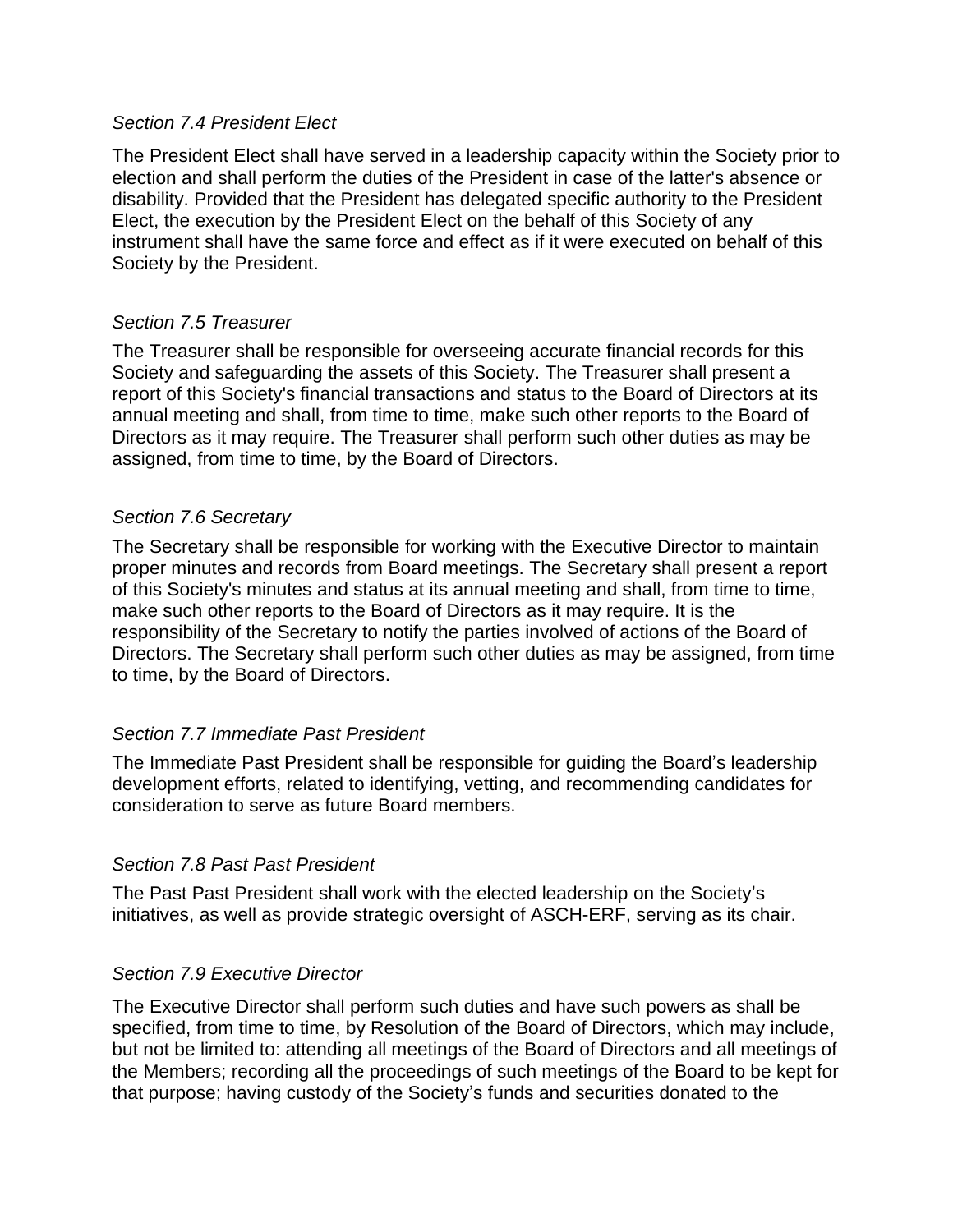Society; keeping full and accurate accounts of receipts and disbursements and books belonging to the Society; depositing all monies and other valuable effects in the name and to the credit of the Society in such depositories as may be designated by the Board of Directors, disbursing the funds of the Society subject to the approval of the Treasurer and as may be ordered by the Board of Directors; taking proper vouchers for such disbursements and rendering to the President and the Board of Directors an account of all such transactions of the financial condition of the Society when so requested by the Board.

The Executive Director shall serve as the Secretary of the Society for all purposes set forth under these Bylaws and the laws of the State of Illinois.

The Executive Director shall be appointed by the Board of Directors, and shall serve at the pleasure of the Board, and will serve as an ex officio, non-voting member of the Society Board of Directors. The Executive Director will oversee and manage any other staff members who may serve the Society.

### *Section 7.10 Additional Powers*

Any officer of this Society, in addition to the powers conferred upon him by these Bylaws, shall have such powers and perform such additional duties as may be prescribed from time to time by the Board of Directors.

# *ARTICLE 8: COMMITTEES & TASK GROUPS*

# *Section 8.1 Special Interest Group Formation*

The Board of Directors may form standing committees, divisions and/or task groups to oversee and perform the work of the Society as may be appropriate. The Board may approve the charter for any such groups, including designation of size, qualifications, term and appointment process for the chairperson and members, and scope of the group's responsibility and authority. In addition, the Board of Directors may, from time-to-time, form groups at its discretion that are assigned specific tasks or activities and whose existence will terminate when those tasks are completed. Any ASCH members in good standing may sit on ASCH standing committees, divisions and/or task groups.

### *Section 8.2 Authority*

The Board of Directors may act by and through such other groups as may be specified in resolutions adopted by a majority of the members of the Board of Directors. Each such group shall have such duties and responsibilities as are granted to it from time to time by the Board of Directors. Each such group shall always be subject to the control and direction of the Board of Directors. Participants need not be members of the Board of Directors.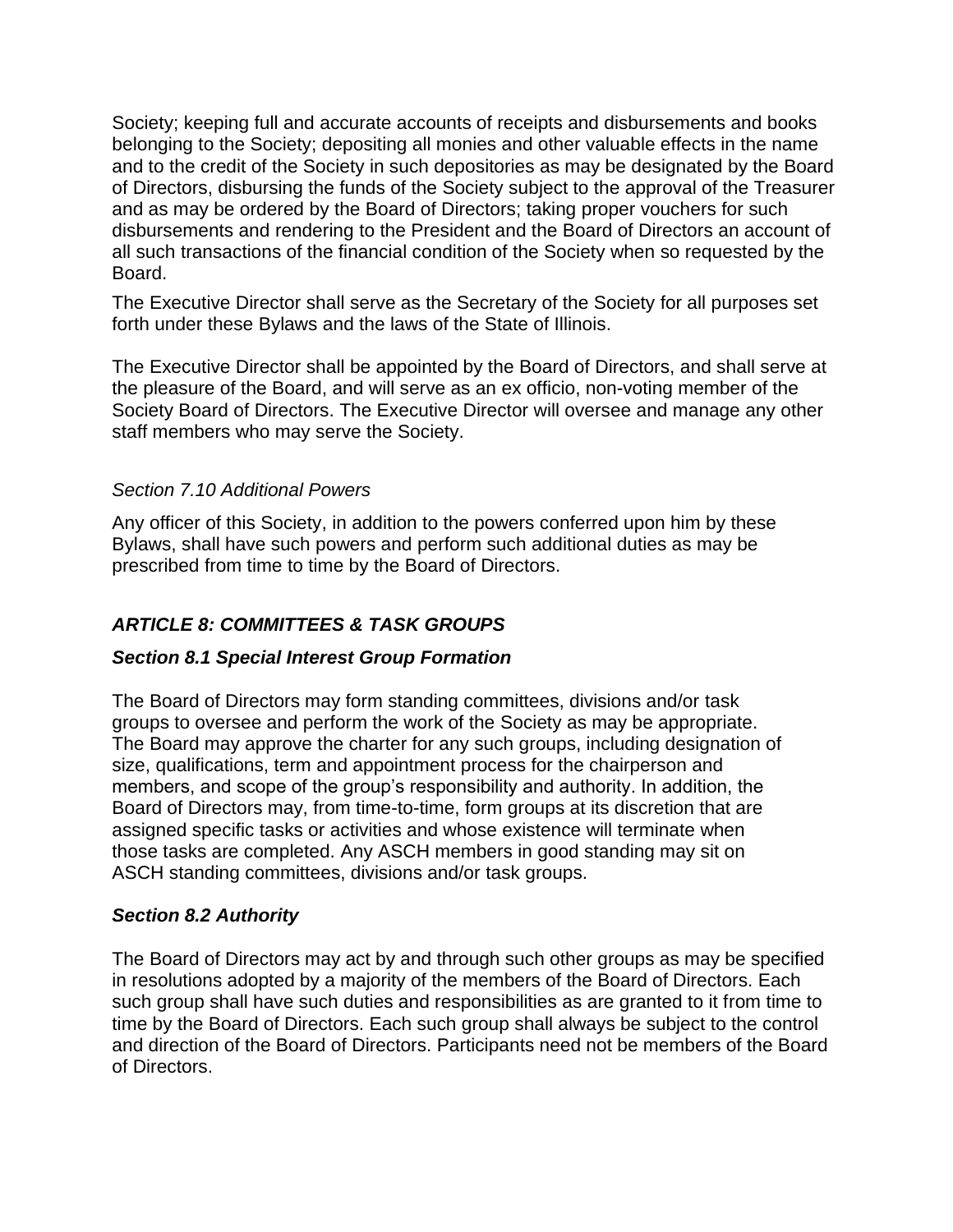### *Section 8.3 Meetings and Voting*

Meetings of each group may be held at such time and place as are announced at a previous meeting of the group. Meetings of any group may also be called at any time by the chairperson of the group or by the President, on at least five days' notice by email communication. Appearance at a meeting is deemed to be a waiver of notice unless the group member objects at the beginning of the meeting to the transaction of business because the meeting is not lawfully called or convened, and the member does not participate in the meeting. At all meetings of this Society each member thereof shall be entitled to cast one vote on any question coming before such meeting. The presence of a majority of the membership of any group of this Society shall constitute a quorum at any meeting thereof, but the members of a group present at any such meeting, although less than a quorum, may adjourn the meeting from time to time. A majority vote of the members of a group of this Society present at any meeting thereof, if there be a quorum, shall be sufficient for the transaction of business. Any action that could be taken at a group meeting may be taken by written action signed by all members of the group. Such meetings may be held electronically, as described in Article 4, Section 4.5.

# *ARTICLE 9: INDEMNIFICATION*

To the full extent permitted by any applicable law, this Society shall indemnify each person made or threatened to be made a party to any threatened, pending or completed civil, criminal, administrative, arbitration, or investigative proceeding, including a proceeding by or in the right of this Society, by reason of the former or present capacity of the person as:

- A director, officer, employee, or member of a committee of this Society or,
- A director, officer, partner, trustee, employee or agent of another organization or employee benefit plan, who while a director, officer, or employee of this Society, is or was serving the other Society at the request of this Society or whose duties as a director, officer or employee of this Society involve or involved such service to the other Society, against judgments, penalties, fines (including, without limitation, excise taxes assessed against the person with respect to an employee benefit plan), settlements, and reasonable attorney's fees and disbursements, incurred by the person in connection with the proceeding.

Indemnification provided by this section shall continue as to a person who has ceased to be a director, officer, employee, or group member, shall inure to the benefit of the heirs, executors, and administrators of such person, and shall apply whether the claim against such person arises out of the matters occurring before the adoption of this section. Any indemnification realized other than under this section shall apply as a credit against any indemnification provided by this section.

This Society may, to the full extent permitted by applicable law from time to time in effect, purchase and maintain insurance on behalf of any person who is or was a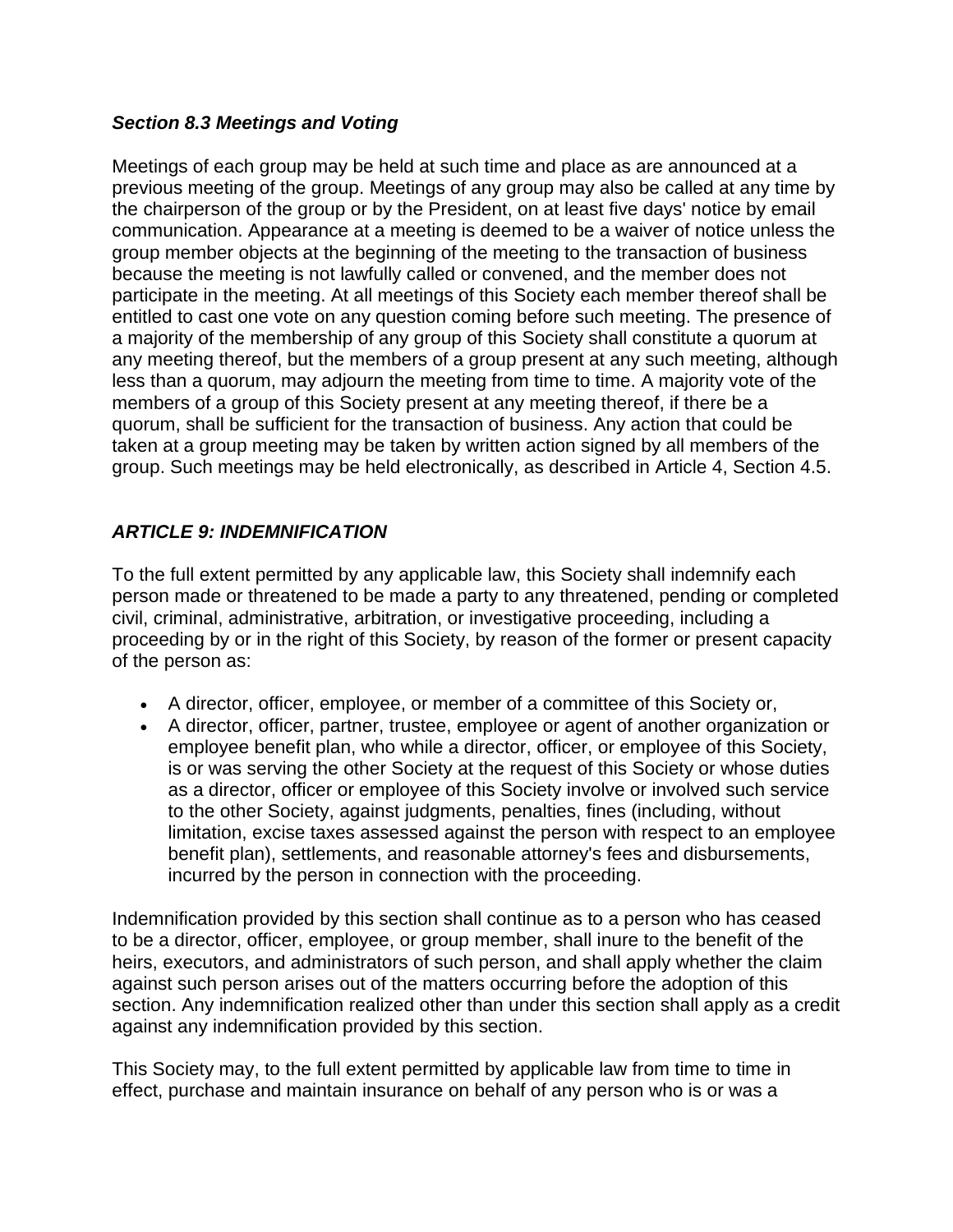director, officer, employee or a member of a group of this Society against any liability asserted against such person as incurred by such person in any such capacity. Indemnification under this Article 9 shall be secondary to all insurance coverages.

# *ARTICLE 10: MISCELLANEOUS*

### *Section 10.1 Fiscal Year*

Unless otherwise fixed by the Board of Directors, the fiscal year of this Society shall begin on July 1 and end on the succeeding June 30.

### **Section 10.2 Corporate Seal**

This Society shall have no seal.

### *Section 10.3 Electronic Communications.*

A member, director or group member may participate in a meeting by any means of communication through which such person, other persons so participating, and all persons physically present at the meeting may simultaneously hear each other during the meeting. Participation in a meeting by that means constitutes presence in person at the meeting. A conference among members, directors, or group members by any means of communication through which such persons may simultaneously hear each other during the conference is a meeting of the members, Board of Directors or group, as the case may be, if the same notice is given of the conference as would be required for a meeting, and if the number of persons participating in the conference would be sufficient in a meeting by that means constitutes presence in person at the meeting.

# *Section 10.4 Amendments to Bylaws*

Both the Board of Directors and the members entitled to vote shall have the power to amend these Bylaws. The power of the Board of Directors shall be subject to the powers of the voting members. The Board of Directors may amend the Bylaws by adopting a resolution setting forth the amendment. The Board of Directors may not adopt, amend, or repeal a bylaw fixing voting rights of members, fixing a quorum for meetings of members, prescribing procedures for removing directors or filling vacancies in the Board of Directors, or fixing the number of directors or their classifications, qualifications, or terms of office. An amendment for adoption by the members entitled to vote must be proposed by at least twenty (20) voting members, or ten percent of the voting members, whichever is less.

The membership entitled to vote may amend the Bylaws by adopting a resolution setting forth the amendments by the affirmative vote of a majority of all members who are entitled to vote.